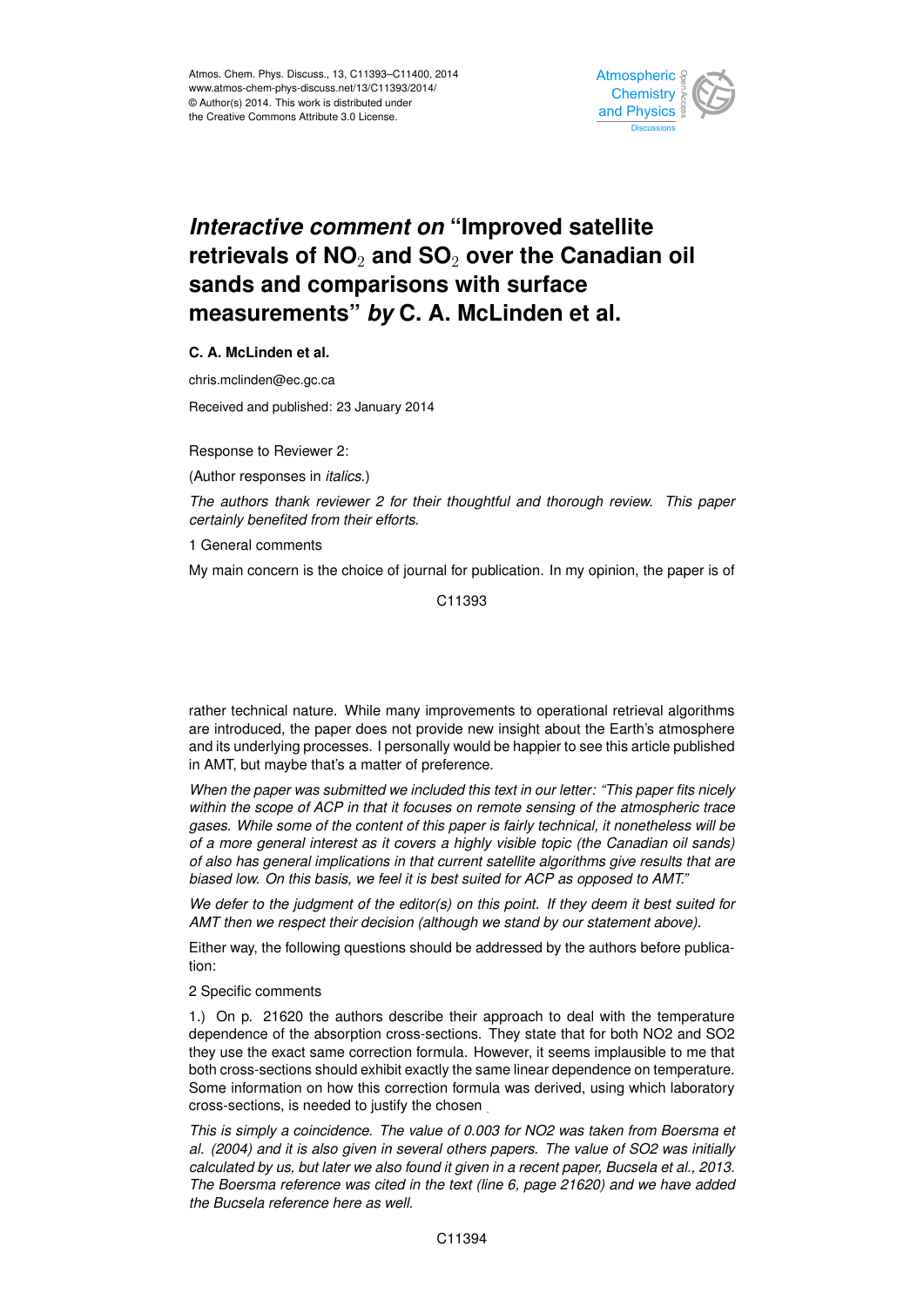2.) In the discussion of the validation of the VECTOR RTM on p. 21627, the authors state that the resulting AMFs differ by less than 3% on average and claim that "this agreement is acceptable given that not all input parameters were identical". Without further information, the reader starts wondering why not all inputs were chosen identically, and if the agreement could actually be worse if all inputs were identical. So either the authors should repeat the validation with identical inputs to both RTMs or, if not possible, they should justify why they think the differing inputs lead only to the observed 3% mismatch and are not causing more trouble.

*We are a little confused by this comment, and perhaps the intent of this paragraph was not clear. We were try to show that the VECTOR radiative transfer model used here can accurately compute air mass factors. To show this we tried to duplicate the AMFs supplied by the OMI data product using, to the fullest extent possible, identical input information. This has been clarified.*

*Completely identical inputs were not used as some were not available (e.g., individual temperature profiles and air density profiles). We have reworked this paragraph to (i) clarify that not all inputs were available, (ii) identify which ones were and which ones were not. The 3% difference is a result of a comparison of AMFs as calculated. A small difference is expected owing to the differences in the models (solution technique, numerical approximations, etc...) The fact that it is only 3%, and not larger, indicates that neither the model (nor the differences in the remaining inputs) lead to a significant difference. This was clarified also.*

3.) In the EC-AMF sensitivity study (on p. 21631), the authors evaluate the influence of doubled PBL concentrations on the AMF and come up with a 6% decrease of the AMF. They claim that further increasing the NO2 burden of the PBL would not significantly change this due to some saturation effect. However, the authors fail to substantiate this claim by further AMF calulcations for, say, a 3- and 4-fold increased NO2 burden of the PBL. Also, it would be interesting to know by how much emissions have actually increased since 2006.

C11395

*There was a brief explanation included in the original draft (page 21632, line 4-5): "AMFs were already sufficiently weighted towards the PBL that adding additional NO2 there had only a modest impact". We have added an additional statement that we feel clarifies this sufficiently: "In the limiting case that all of the NO2 resides in the PBL, further increases have no impact at all since only the profile shape is relevant". (The key here is that it is only the profile shape that impacts the AMF.)*

4.) On p. 21635, the authors try to convert surface vmr to VCD, using CTM profiles. They assume that "the model can adequately capture the spatial and temporal behaviour of this ratio." However, the largest model uncertainties will be due to uncertainties in the emission inventories, impacting mainly the PBL and lower atmosphere. Therefore, I believe that the authors' assumption is not valid. It might be a better approach (and in line with the sensitivity study of the EC-AMF to PBL concentrations) to take the free troposphere profile from a CTM, only varying the PBL content according to the surface vmr, but maybe the authors can better justify their assumption or find a more elegant solution.

*We agree that the uncertainties in emission inventories can be a key factor limiting the accuracy of this method. It is not clear to us exactly what the reviewer is suggesting: " It might be a better approach ... to take the free troposphere profile from a CTM, only varying the PBL content according to the surface vmr". We could use in-situ surface vmr , true, but then we could not be able to compare to it. But without bringing in additional information, the only way of mapping the column to a surface value is using the ratio predicted by the model.*

*The motivation for using the column-to-surface mapping in the first place was to calculate average surface vmrs in order to demonstrate that the new algorithm largely corrected a significant bias. The random component of this error would be eliminated by averaging over many years. The good overall agreement (in magnitude and spatial distribution) suggests that emissions uncertainties are not a large issue with the possible exception of the slow annual increase, which we attempted to estimate.*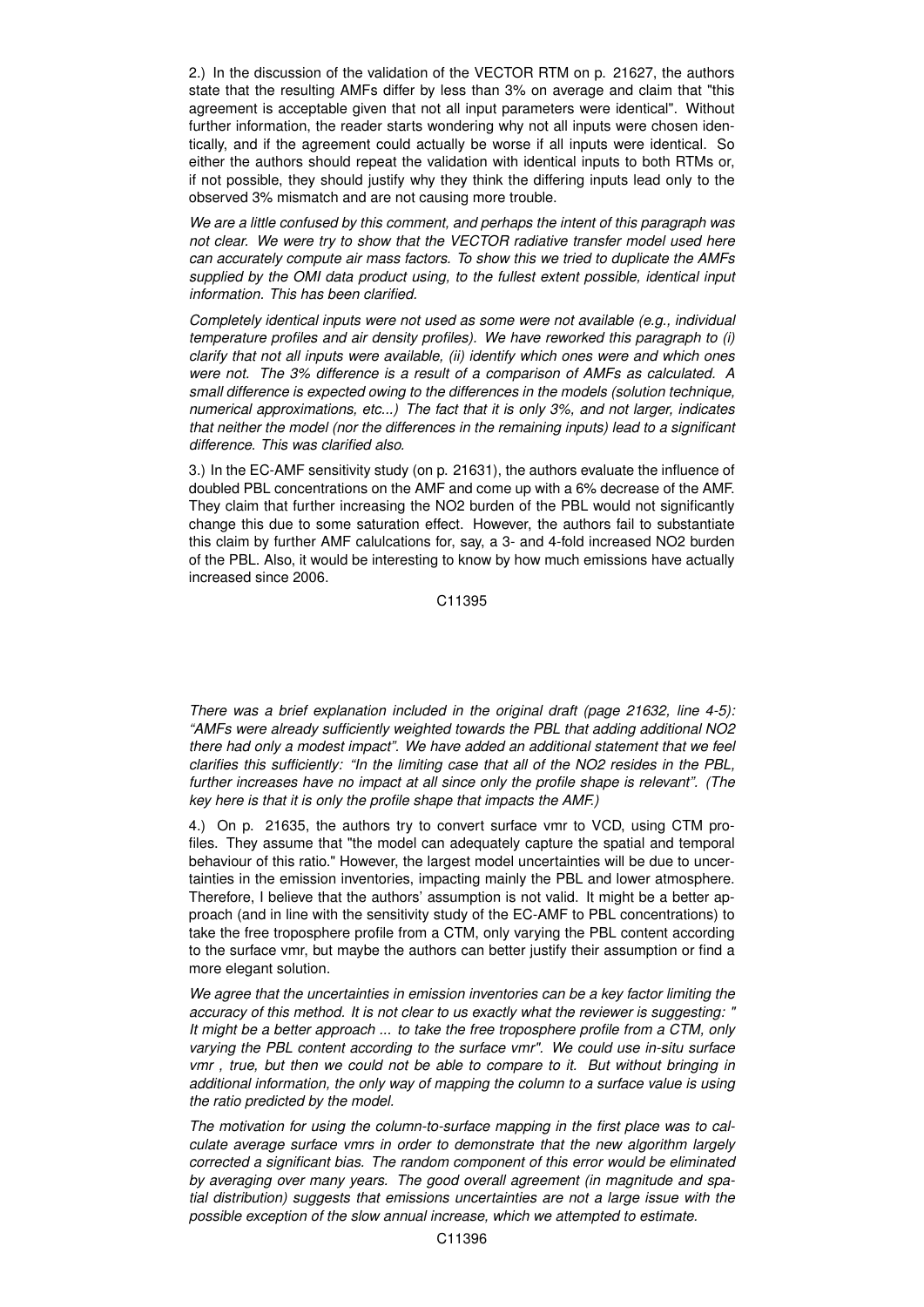5.) In Figure 3, the authors compare their albedo product at the SO2 wavelength for 2005 and 2011. There is a large difference visible between the two plots. The authors should try to explain this trend in surface albedo in the discussion.

*Figure 3 shows the NO2 albedo for two years, 2005 and 2011, with the 2011 showing higher values over the surface mining area. A sentence was added explaining this: "Over the mining area the albedo is seen to increase with time which is consistent with the ongoing conversion of the darker forest into the brighter industrial land-use."*

3 Technical comments

p. 21614/l. 11: The reference "Nowlan et al. 2011" is not included in the reference list at the end of the article.

*Included.*

p. 21617/Fig. 2: As absorption happens on individual molecules, I would find it more instructive to see the vertical profiles as number density instead of vmr. Also, the shape factor could be calculated using number densities instead of vmr.

*True. However, showing these a number density de-emphasizes the differences in the free troposphere which is one of the discussion topics this figures addresses. On this basis we feel it is better to leave them as VMR profiles.*

p. 21617/l. 7: At the high latitudes of the study area, the LT of OMI overpass is shortly before 13:00. However, I don't expect this to significantly influence the results.

*Agreed. At latitudes below 60 degrees we found this not to be an issue.*

p. 21622/l. 12: For the GOME LER climatology, reference to Koelemeijer et al. 2003 should be given.

*Yes, this has been added.*

p. 21625/l. 29ff: As the authors state, the discussion of snow albedo seems misplaced

C11397

in this study. I would prefer if the discussion would not be part of this manuscript. If the authors need treatment of snow albedo in a later study, they should include the discussion then.

*We respect the reviewer's point, but we feel it is a judgment call. In the end it does not really derail the flow of the paper (one figure and one paragraph), and it does fit in with the larger idea in this paper of improving the treatment of surface albedo in UV/vis algorithms. In short, we view it as a valid and worthwhile contribution.*

p. 21626/l. 11: Proper reference to the data product (publication, dataset name, data availability) of the used O3 columns should be given.

*Agreed. This oversight has been corrected and a sentence and reference identifying the algorithm that was used (Bhartia and Wellemeyer, 2002) added.*

p. 21626/l. 19: A good reference for the aerosol influence on AMFs depending on their relative posititioning is Leitão et al. 2010 (doi:10.5194/amt-3-475-2010).

*Yes, it is. I (CMcL) appreciate you mentioning this as I was not aware of it.*

p. 21626/l. 22: Please give a link/reference to the For McMurray sun photometer measurements.

*A reference and a link to the Aeronet data web site was added here.*

p. 21630/Eq. 8: The numerator in the third summand under the root should be instead of

*Corrected.*

p. 21635/l. 26: The authors should provide information about the temporal representativeness of the WBEA measurements. Are daily averages taken, or only measurements of the LT of OMI overpass (which can be between 12LT and 14LT, depending on the viewing azimuth angle), or OMI overpass +- X minutes, or ...